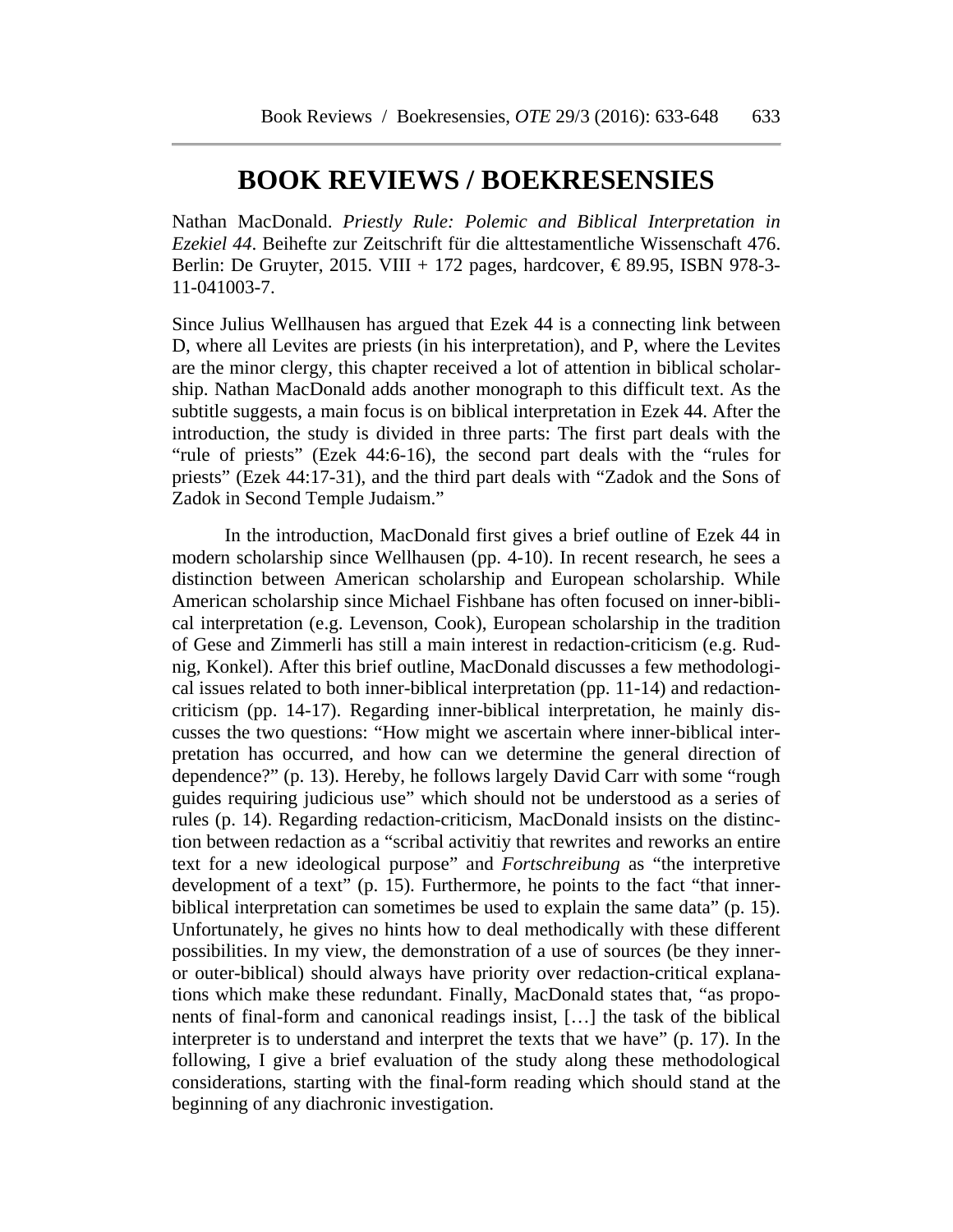## 634 Book Reviews / Boekresensies, *OTE* 29/3 (2016): 633-648

On pp. 19-23, MacDonald gives an outline of the place of Ezek 44 in the book of Ezekiel and especially in the context of the temple vision in Ezek 40-48. He emphasizes that Ezek 44:4-5 refers back to 43:1-11 where the ordinances and laws of the temple are announced. However, if we try to understand Ezek 44 within the whole book of Ezekiel, it would be equally important to consider that Ezek 43:1-11 refers back to the first temple vision in Ezek 8-11, where the glory of YHWH, which now returns to the temple, has left it. According to Ezek 43:10, the ordinances and laws that are given to the house of Israel (which is addressed in Ezek 44:6) shall make them ashamed of their former iniquities. Thus, Ezek 43 prepares the reader to remember Ezek 8-11 when reading Ezek 44. This should be addressed in each attempt to understand Ezek 44. Yet MacDonald moves immediately to three difficulties (pp. 21-22) that he locates in Ezek 44: first, Israel is addressed in the second person plural, while the word of judgment is not against Israel but against the Levites and it is spoken in the third person. Secondly, Israel's failure is described in different terms in vv. 6-8 as compared to vv. 10-16. Thirdly, the word of judgment moves between past and future in a surprising way. Rather than trying to understand these difficulties on a synchronic level, MacDonald sees in these problems the legitimation to look for a diachronic solution in inner-biblical interpretation. In what follows, the place of Ezek 44 within the book of Ezekiel plays almost no further role for his interpretation of the text (apart of his proposal to see Ezek 14 as one of the texts interpreted in Ezek 44). Therefore, MacDonald's approach is not totally satisfying.

The suggestions on inner-biblical interpretation are the most important contribution of this study. They would be even stronger if MacDonald would have explained in the context of the book of Ezekiel why which reference to an older biblical text is made and what the function of these references is. First, he interprets Ezek 44:6-8 as an inner-biblical interpretation of Isa 56:1-8 against some scholars (Fishbane, Schaper, Tuell) who suggested the reverse direction of dependence. While the suggestion that there is a direct literary relationship between the two texts is not completely conclusive in my view, the arguments for the priority of Isa 56:1-8 are strong if one accepts the dependency at all. According to MacDonald, Ezek 44 contradicts the promise of Isa 56 that non-Israelites shall serve as priests on the basis of Gen 17 (where the foreigners are characterized as uncircumcised) and of Lev 22, where the offering is polluted by the presence of foreigners. With regard to Ezek 44:9-15, MacDonald argues convincingly as several scholars since Gunneweg have done before, but even more precisely, that it draws on Num 18 and that thus the distinction between priests and Levites is not first established in Ezekiel (as Wellhausen suggested and few scholars still suggest today) but rather in the Pentateuch. Futhermore, he suggests that Ezek 44 also draws on Ezek 14 when it points to the sins of the past. This would have been a good place to discuss the meaning of the text in light of the whole book of Ezekiel and the relationship of Ezek 14 and 44 to Ezek 8-11 as well. However, the synchronic reflection remains limited.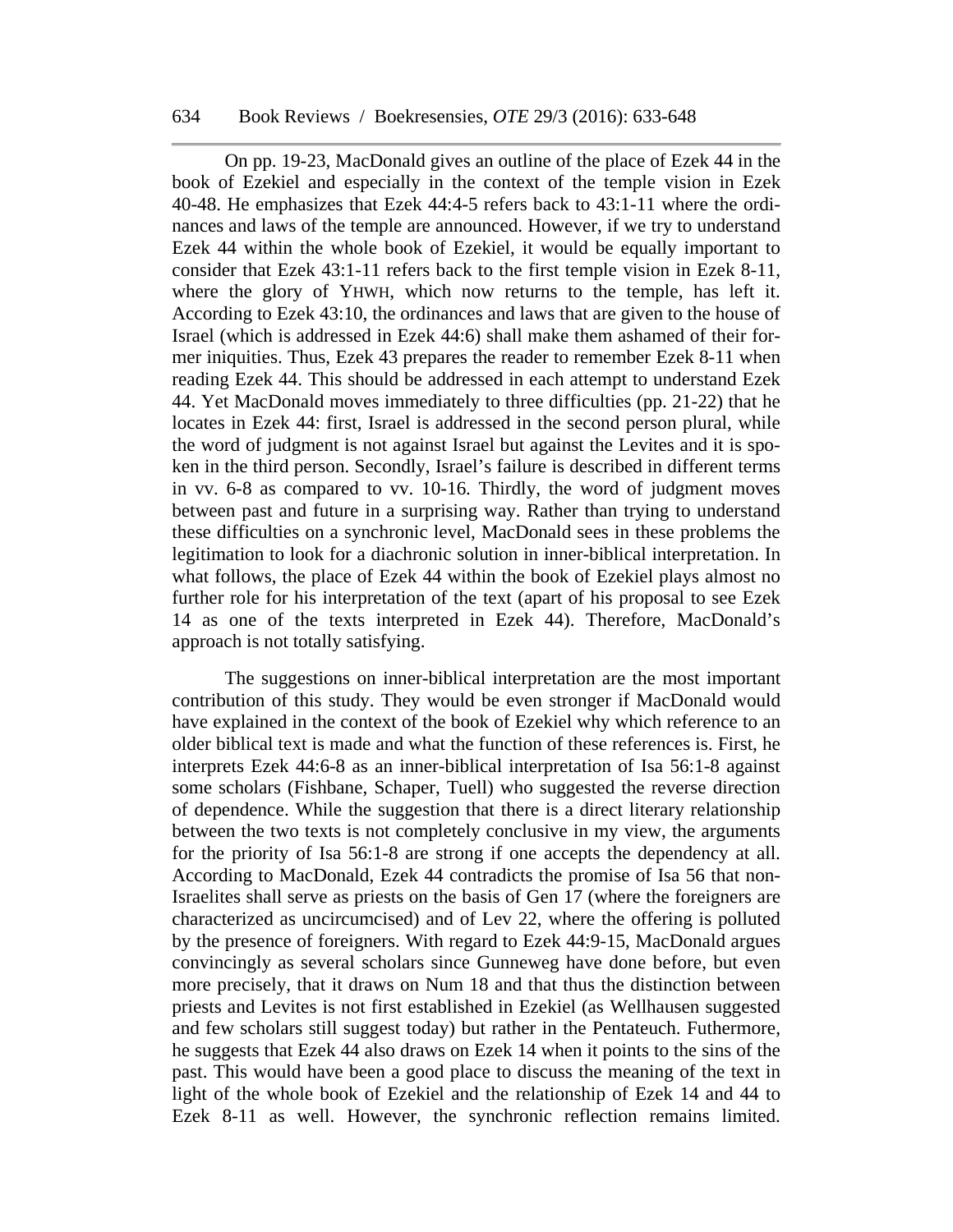According to MacDonald, the conflation of Num 18 and Ezek 14 in Ezek 44 can explain why the expression "bear their sin" is not used in the cultic sense as Num 18 used it, but rather in the sense of Ezek 14, so that the expression in Ezek 44 "was understood as a punishment for Levitical transgression" (p. 50). MacDonald then goes on to Ezek 44:17-31 where he goes step by step through the rules for the priests and shows how different texts of the Pentateuch are borrowed. Particularly convincing is his demonstration how Ezek 44:20-27 is composed out of Laws in Lev 10 and 21 (p. 87). It is about time that European scholarship learns likewise to look consequently for inner-biblical exegesis instead of just jumping into redaction-critical analyses before thinking about possible sources of the text.

MacDonald develops his redaction-critical model for Ezek 44 throughout the book. He presents it – an original oracle with two expansions – on pp. 112-113. However, the methodological remarks in the introduction of his book are not appropriate to support his suggestions. While the original oracle in 44.6-7\*,9\*,15\* "was composed as a response to the oracle in Isaiah 56," the first expansion "drew upon Num 18 and Ezek 14." Then, the oracle "was expanded once more, this time under the influence of Leviticus 10 and 21-22" (p. 113). MacDonald did not answer the methodological question how to deal with the case that literary observations can be explained sometimes with either the use of sources or with redaction critical hypothesis. Thus, MacDonald accepts both explanations at the same time and suggests that the use of different sources belongs to different stages of the composition of the oracle. But how can he know this? Everything that can be explained by different editorial layers can likewise be explained by the conflation of different sources. To assume that the conflation of different sources belongs to different stages in the redaction of the text is pure speculation.

Finally, the weakest part of the book are in my view the dating issues. According to MacDonald, "Ezekiel 44 is a very late text" (p. 18), that does not belong to the neo-Babylonian period (thus the conventional dating), but rather, the "earliest form of Ezekiel 44 […] comes from well into the Persian period, perhaps even the Hellenistic period" (p. 147). This dating he bases mainly on two arguments: first, the suggested dependence of Ezek 44 on the other biblical texts, especially Isa 56, and, secondly, the fact that the expression "sons of Zadok" is elsewhere not attested in the OT, but "in the later developments of the *Serekh* tradition at Qumran, and in one part of the Ben Sira textual tradition" (p. 147). Both arguments are not very strong, however. The first argument is pure circular reasoning, namely the dating of a text with an unsure date by its relationship to another text with an unsure date. Since the date of Isa 56 is not surer than the date of Ezek 44, one could just as well conclude that Isa 56 must be older than often suggested. In fact, we have more indications for the date of Ezek 44 than Isa 56 by the internal witness of Ezekiel's dating system, which is still taken seriously by several commentators of Ezekiel (e.g. Greenberg,